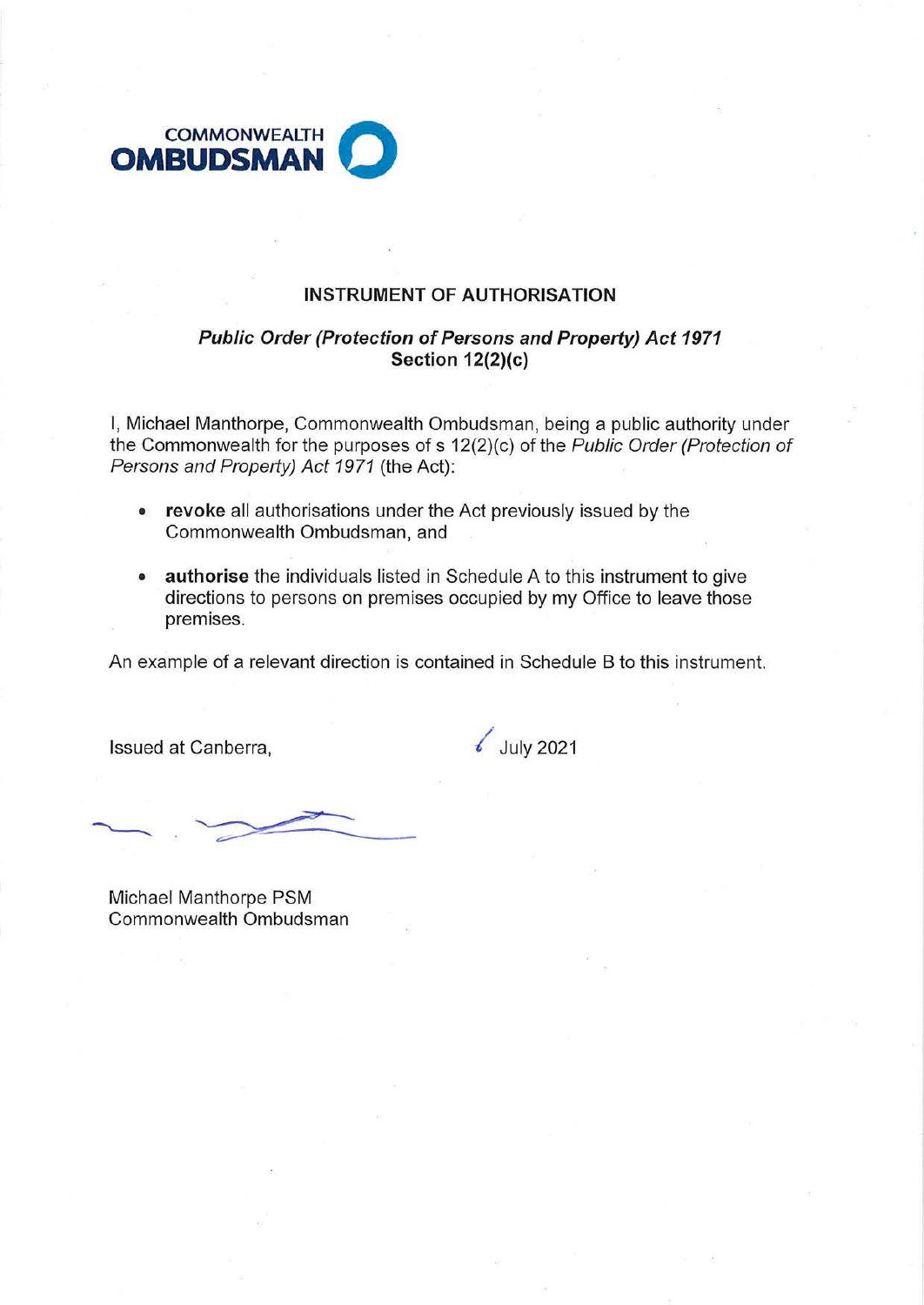

# **SCHEDULE A**